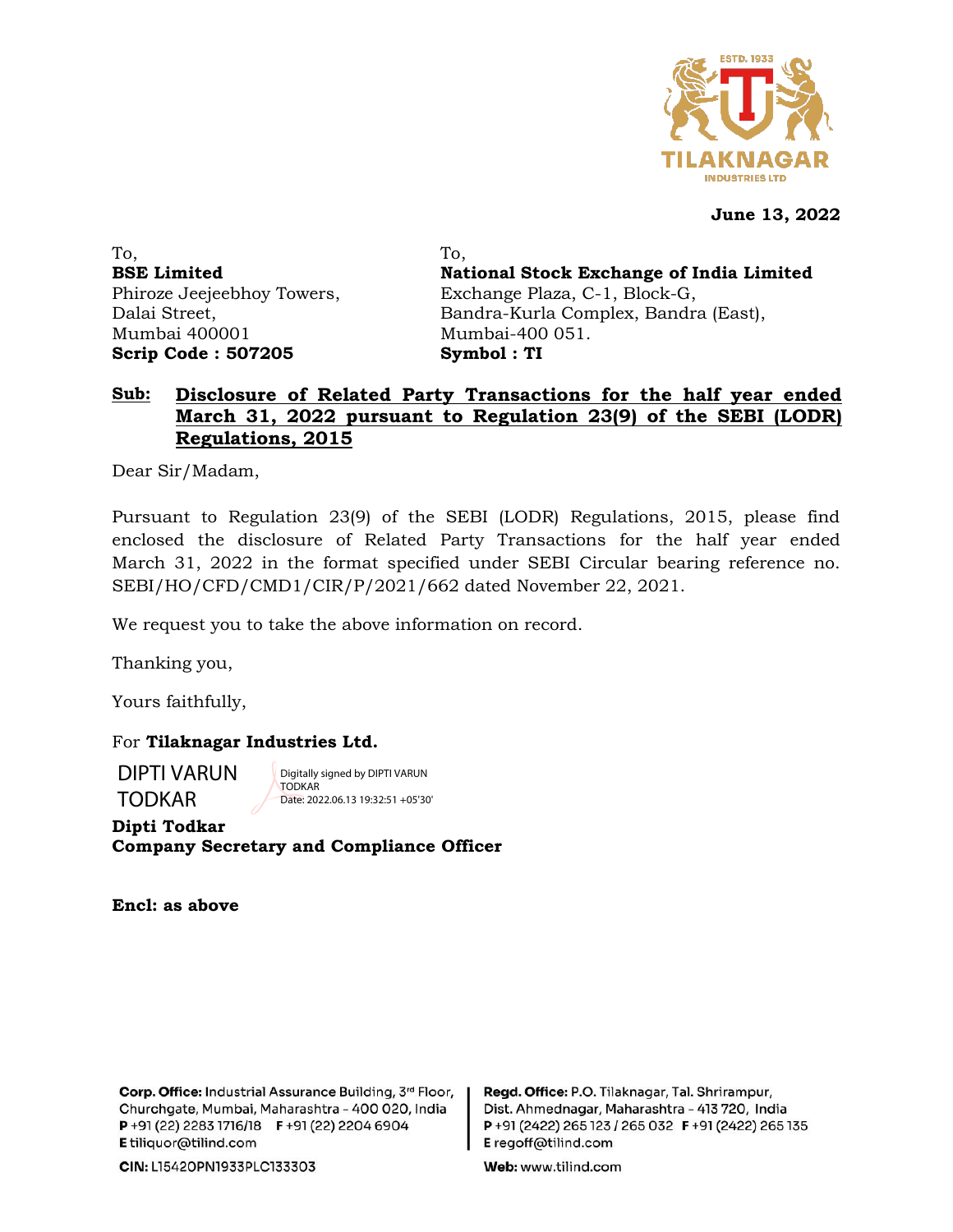## **Tilaknagar Industries Ltd All figures in Rs lacs Related Party Transaction for second half year ended March 31, 2022**

|                                                                                     |     |                                |                                                                                     |                                   |                                                                              |                                   |                                                                             |                                           | Additional disclosure of related party transactions - applicable only in case the related party transaction relates to loans,<br>inter-corporate deposits, advances or investments made or given by the listed entity/subsidiary. These details need to be<br>disclosed only once during the reporting period when such transaction was undertaken. |                |                                                                         |                                       |                       |                                                                                                      |  |  |  |  |
|-------------------------------------------------------------------------------------|-----|--------------------------------|-------------------------------------------------------------------------------------|-----------------------------------|------------------------------------------------------------------------------|-----------------------------------|-----------------------------------------------------------------------------|-------------------------------------------|-----------------------------------------------------------------------------------------------------------------------------------------------------------------------------------------------------------------------------------------------------------------------------------------------------------------------------------------------------|----------------|-------------------------------------------------------------------------|---------------------------------------|-----------------------|------------------------------------------------------------------------------------------------------|--|--|--|--|
| Details of the party (listed<br>entity/subsidiary) entering into the<br>transaction |     | Details of the counterparty    |                                                                                     |                                   | Value of the related<br>party transaction as                                 | Value of<br>transaction           | In case monies are due to<br>either party as a result of<br>the transaction |                                           | In case any financial indebtedness is<br>incurred to make or give loans, inter-<br>corporate deposits, advances or<br>investments                                                                                                                                                                                                                   |                | Details of the loans, inter-corporate deposits, advances or investments |                                       |                       |                                                                                                      |  |  |  |  |
| Sr No<br>Name                                                                       | PAN | Name                           | Relationship of the counterparty with the listed<br>PAN<br>entity or its subsidiary | Type of related party transaction | approved by the audit<br>committee<br>(see note 1)                           | during the<br>reporting<br>period | Opening<br>balance (Oct<br>01, 2021                                         | Closing<br>balance<br>(March 31,<br>2022) | Nature of<br>indebtedness<br>(loan/ issuance of<br>debt/<br>any other etc.)                                                                                                                                                                                                                                                                         | Cost<br>Tenure | Nature (loan/<br>advance/inter-<br>corporate<br>deposit/<br>investment  | <b>Interest</b><br>Tenure<br>Rate (%) | Secured/<br>unsecured | Purpose for which the<br>funds will be utilised by<br>the ultimate recipient of<br>funds (end-usage) |  |  |  |  |
| 1 Tilaknagar Industries Ltd.                                                        |     | Amit Dahanukar                 | Chairman & Managing Director                                                        | Remuneration                      | As per Companies Act,<br>2013 and shareholder's<br>approval where applicable | 27.98                             |                                                                             |                                           |                                                                                                                                                                                                                                                                                                                                                     |                |                                                                         |                                       |                       |                                                                                                      |  |  |  |  |
|                                                                                     |     |                                |                                                                                     |                                   |                                                                              |                                   |                                                                             |                                           |                                                                                                                                                                                                                                                                                                                                                     |                |                                                                         |                                       |                       |                                                                                                      |  |  |  |  |
| 2 PunjabExpo Breweries Pvt Ltd                                                      |     | Amit Dahanukar                 | Chairman & Managing Director                                                        | Remuneration                      | As per Companies Act,<br>2013 and shareholder's<br>approval where applicable | 219.17                            |                                                                             |                                           |                                                                                                                                                                                                                                                                                                                                                     |                |                                                                         |                                       |                       |                                                                                                      |  |  |  |  |
|                                                                                     |     |                                |                                                                                     |                                   | As per Companies Act,                                                        |                                   |                                                                             |                                           |                                                                                                                                                                                                                                                                                                                                                     |                |                                                                         |                                       |                       |                                                                                                      |  |  |  |  |
| 3 PunjabExpo Breweries Pvt Ltd                                                      |     | Shivani Amit Dahanukar         | Executive Director                                                                  | Remuneration                      | 2013 and shareholder's<br>approval where applicable                          | 138.91                            |                                                                             |                                           |                                                                                                                                                                                                                                                                                                                                                     |                |                                                                         |                                       |                       |                                                                                                      |  |  |  |  |
|                                                                                     |     |                                |                                                                                     |                                   |                                                                              |                                   |                                                                             |                                           |                                                                                                                                                                                                                                                                                                                                                     |                |                                                                         |                                       |                       |                                                                                                      |  |  |  |  |
|                                                                                     |     |                                |                                                                                     |                                   | As per Companies Act,<br>2013 and shareholder's                              |                                   |                                                                             |                                           |                                                                                                                                                                                                                                                                                                                                                     |                |                                                                         |                                       |                       |                                                                                                      |  |  |  |  |
| 4 Tilaknagar Industries Ltd.                                                        |     | Ajit Anant Sirsat              | Chief Financial Officer                                                             | Remuneration                      | approval where applicable                                                    | 22.92                             |                                                                             |                                           |                                                                                                                                                                                                                                                                                                                                                     |                |                                                                         |                                       |                       |                                                                                                      |  |  |  |  |
| 5 Tilaknagar Industries Ltd.                                                        |     | Shekhar Singh                  | Company Secretary (upto September 30, 2021)                                         | Remuneration                      | As per Companies Act,<br>2013 and shareholder's<br>approval where applicable | 3.86                              |                                                                             |                                           |                                                                                                                                                                                                                                                                                                                                                     |                |                                                                         |                                       |                       |                                                                                                      |  |  |  |  |
|                                                                                     |     |                                |                                                                                     |                                   |                                                                              |                                   |                                                                             |                                           |                                                                                                                                                                                                                                                                                                                                                     |                |                                                                         |                                       |                       |                                                                                                      |  |  |  |  |
|                                                                                     |     |                                |                                                                                     |                                   | As per Companies Act,<br>2013 and shareholder's                              |                                   |                                                                             |                                           |                                                                                                                                                                                                                                                                                                                                                     |                |                                                                         |                                       |                       |                                                                                                      |  |  |  |  |
| 6 Tilaknagar Industries Ltd.                                                        |     | C R Ramesh                     | Whole Time Director                                                                 | Remuneration                      | approval where applicable                                                    | 13.79                             |                                                                             |                                           |                                                                                                                                                                                                                                                                                                                                                     |                |                                                                         |                                       |                       |                                                                                                      |  |  |  |  |
| 7 Tilaknagar Industries Ltd.                                                        |     | Swapna Shah                    | Non Executive Director                                                              | <b>Consultancy Charges</b>        | As per Companies Act,<br>2013 and shareholder's<br>approval where applicable | 9.00                              |                                                                             |                                           |                                                                                                                                                                                                                                                                                                                                                     |                |                                                                         |                                       |                       |                                                                                                      |  |  |  |  |
| 8 Tilaknagar Industries Ltd.                                                        |     | Sanaya Amit Dahanukar          | Relative of Key Managerial Personnel                                                | Stipend                           | As per Companies Act,<br>2013 and shareholder's<br>approval where applicable | 1.20                              |                                                                             |                                           |                                                                                                                                                                                                                                                                                                                                                     |                |                                                                         |                                       |                       |                                                                                                      |  |  |  |  |
|                                                                                     |     |                                |                                                                                     |                                   |                                                                              |                                   |                                                                             |                                           |                                                                                                                                                                                                                                                                                                                                                     |                |                                                                         |                                       |                       |                                                                                                      |  |  |  |  |
|                                                                                     |     |                                |                                                                                     |                                   | As per Companies Act,<br>2013 and shareholder's                              |                                   |                                                                             |                                           |                                                                                                                                                                                                                                                                                                                                                     |                |                                                                         |                                       |                       |                                                                                                      |  |  |  |  |
| 9 Tilaknagar Industries Ltd.                                                        |     | Amit Dahanukar                 | Chairman & Managing Director                                                        | <b>Rent Expenses</b>              | approval where applicable                                                    | 6.22                              |                                                                             |                                           |                                                                                                                                                                                                                                                                                                                                                     |                |                                                                         |                                       |                       |                                                                                                      |  |  |  |  |
| 10 Tilaknagar Industries Ltd.                                                       |     | Amit Dahanukar                 | Chairman & Managing Director                                                        | Rent Deposit                      | As per terms approved by<br>Audit Committee                                  |                                   | 800.00                                                                      | 800.00                                    |                                                                                                                                                                                                                                                                                                                                                     |                |                                                                         |                                       |                       |                                                                                                      |  |  |  |  |
|                                                                                     |     |                                |                                                                                     |                                   | As per Companies Act,<br>2013 and shareholder's                              |                                   |                                                                             |                                           |                                                                                                                                                                                                                                                                                                                                                     |                |                                                                         |                                       |                       |                                                                                                      |  |  |  |  |
| 11 Tilaknagar Industries Ltd.                                                       |     | Privadarshni Dahanukar         | Relative of Key Managerial Personnel                                                | Rent Expenses                     | approval where applicable                                                    | 14.82                             |                                                                             |                                           |                                                                                                                                                                                                                                                                                                                                                     |                |                                                                         |                                       |                       |                                                                                                      |  |  |  |  |
|                                                                                     |     |                                |                                                                                     |                                   | As per Companies Act,<br>2013 and shareholder's                              |                                   |                                                                             |                                           |                                                                                                                                                                                                                                                                                                                                                     |                |                                                                         |                                       |                       |                                                                                                      |  |  |  |  |
| 12 Tilaknagar Industries Ltd.                                                       |     | Priyadarshni Dahanukar         | Relative of Key Managerial Personnel                                                | Rent Deposit                      | approval where applicable                                                    |                                   | 203.66                                                                      | 203.66                                    |                                                                                                                                                                                                                                                                                                                                                     |                |                                                                         |                                       |                       |                                                                                                      |  |  |  |  |
| 13 Tilaknagar Industries Ltd.                                                       |     | M.L.Dahanukar & Co. Pvt. Ltd.  | Company in which Key Managerial<br>Personnel has substantial interest               | Rent Deposit                      | As per Companies Act,<br>2013 and shareholder's<br>approval where applicable |                                   | 15.00                                                                       | 15.00                                     |                                                                                                                                                                                                                                                                                                                                                     |                |                                                                         |                                       |                       |                                                                                                      |  |  |  |  |
|                                                                                     |     |                                |                                                                                     |                                   |                                                                              |                                   |                                                                             |                                           |                                                                                                                                                                                                                                                                                                                                                     |                |                                                                         |                                       |                       |                                                                                                      |  |  |  |  |
|                                                                                     |     |                                |                                                                                     |                                   | As per Companies Act,<br>2013 and shareholder's                              |                                   |                                                                             |                                           |                                                                                                                                                                                                                                                                                                                                                     |                |                                                                         |                                       |                       |                                                                                                      |  |  |  |  |
| 14 Tilaknagar Industries Ltd.                                                       |     | Shivani Amit Dahanukar         | Non Executive Director                                                              | Directors Sitting Fees            | approval where applicable                                                    | 1.00                              |                                                                             |                                           |                                                                                                                                                                                                                                                                                                                                                     |                |                                                                         |                                       |                       |                                                                                                      |  |  |  |  |
| 15 Tilaknagar Industries Ltd.                                                       |     | C.V.Bijlani                    | <b>Independent Director</b>                                                         | Directors Sitting Fees            | As per Companies Act,<br>2013 and shareholder's<br>approval where applicable | 4.50                              |                                                                             |                                           |                                                                                                                                                                                                                                                                                                                                                     |                |                                                                         |                                       |                       |                                                                                                      |  |  |  |  |
|                                                                                     |     |                                |                                                                                     |                                   | As per Companies Act,<br>2013 and shareholder's                              |                                   |                                                                             |                                           |                                                                                                                                                                                                                                                                                                                                                     |                |                                                                         |                                       |                       |                                                                                                      |  |  |  |  |
| 16 Tilaknagar Industries Ltd.                                                       |     | Kishorekumar Mhatre            | Independent Director                                                                | Directors Sitting Fees            | approval where applicable                                                    | 4.00                              |                                                                             |                                           |                                                                                                                                                                                                                                                                                                                                                     |                |                                                                         |                                       |                       |                                                                                                      |  |  |  |  |
| 17 Tilaknagar Industries Ltd.                                                       |     | Maj Gen. Dilawar Singh (Retd.) | Independent Director                                                                | Directors Sitting Fees            | As per Companies Act,<br>2013 and shareholder's<br>approval where applicable | 3.50                              |                                                                             |                                           |                                                                                                                                                                                                                                                                                                                                                     |                |                                                                         |                                       |                       |                                                                                                      |  |  |  |  |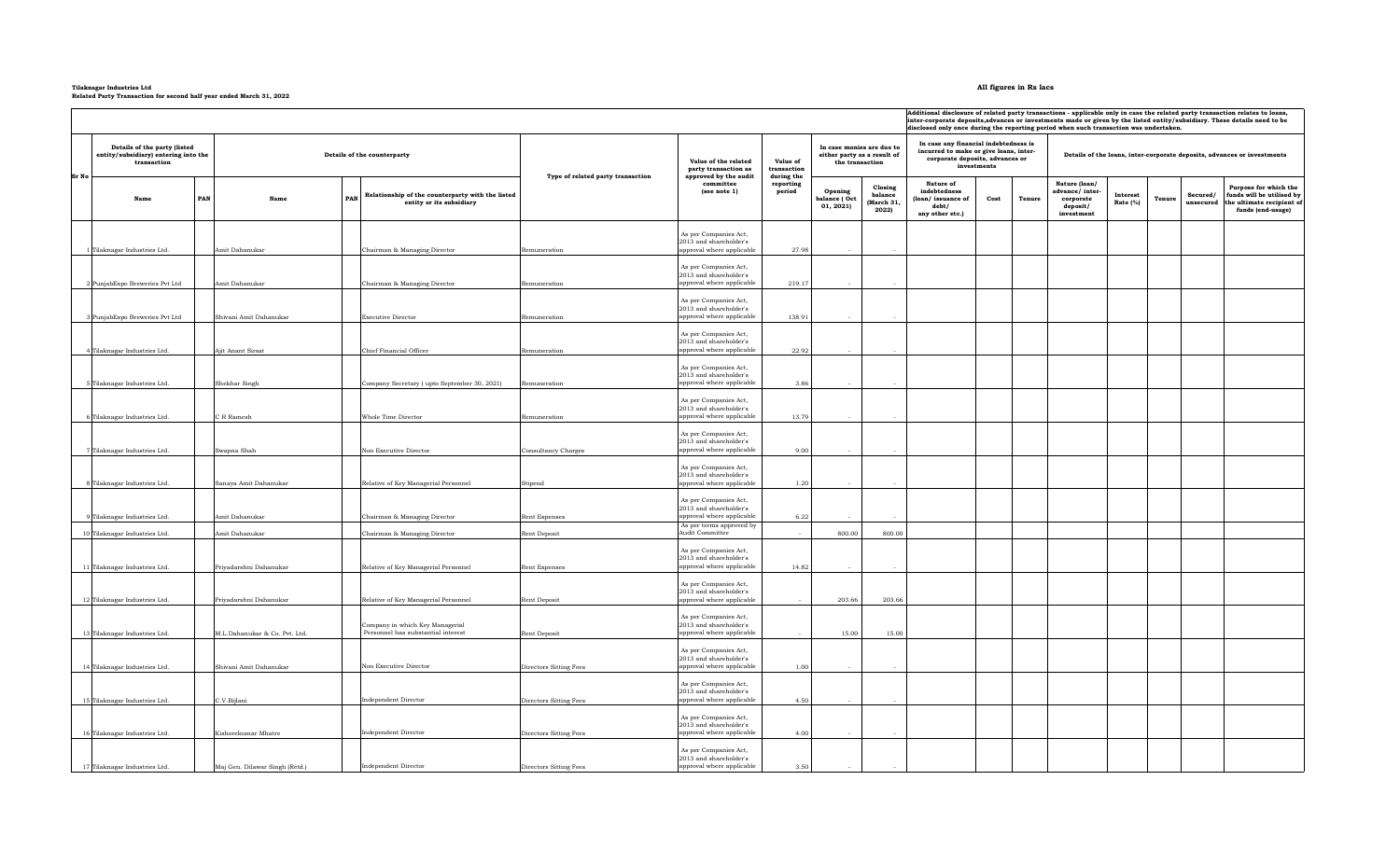|                                                                                     |                                                              |                                                                                                                     |                                                                                    |                                                                                                       |                                                              |                                                                             |                                           |                                                                                                                                        | Additional disclosure of related party transactions - applicable only in case the related party transaction relates to loans,<br>inter-corporate deposits, advances or investments made or given by the listed entity/subsidiary. These details need to be<br>disclosed only once during the reporting period when such transaction was undertaken. |        |                                                                         |                                |                                                                                                                            |  |  |  |  |  |
|-------------------------------------------------------------------------------------|--------------------------------------------------------------|---------------------------------------------------------------------------------------------------------------------|------------------------------------------------------------------------------------|-------------------------------------------------------------------------------------------------------|--------------------------------------------------------------|-----------------------------------------------------------------------------|-------------------------------------------|----------------------------------------------------------------------------------------------------------------------------------------|-----------------------------------------------------------------------------------------------------------------------------------------------------------------------------------------------------------------------------------------------------------------------------------------------------------------------------------------------------|--------|-------------------------------------------------------------------------|--------------------------------|----------------------------------------------------------------------------------------------------------------------------|--|--|--|--|--|
| Details of the party (listed<br>entity/subsidiary) entering into the<br>transaction |                                                              | Details of the counterparty                                                                                         | Type of related party transaction                                                  | Value of the related<br>party transaction as<br>approved by the audit<br>committee<br>(see note 1)    | Value of<br>transaction<br>during the<br>reporting<br>period | In case monies are due to<br>either party as a result of<br>the transaction |                                           | In case any financial indebtedness is<br>incurred to make or give loans, inter-<br>corporate deposits, advances or<br>$\,$ investments |                                                                                                                                                                                                                                                                                                                                                     |        | Details of the loans, inter-corporate deposits, advances or investments |                                |                                                                                                                            |  |  |  |  |  |
| Name                                                                                | PAN<br><b>PAN</b><br>Name                                    | Relationship of the counterparty with the listed<br>entity or its subsidiary                                        |                                                                                    |                                                                                                       |                                                              | Opening<br>balance ( Oct<br>01, 2021                                        | Closing<br>balance<br>(March 31.<br>2022) | Nature of<br>indebtedness<br>(loan/issuance of<br>debt/<br>any other etc.)                                                             | Cost                                                                                                                                                                                                                                                                                                                                                | Tenure | Nature (loan)<br>advance/inter-<br>corporate<br>deposit/<br>investment  | Interest<br>Tenure<br>Rate (%) | Purpose for which the<br>Secured/<br>funds will be utilised by<br>unsecured the ultimate recipient of<br>funds (end-usage) |  |  |  |  |  |
| 18 Tilaknagar Industries Ltd.                                                       | Satish Chand Mathur                                          | Independent Director                                                                                                | Directors Sitting Fees                                                             | As per Companies Act,<br>2013 and shareholder's<br>approval where applicable                          | 2.25                                                         |                                                                             |                                           |                                                                                                                                        |                                                                                                                                                                                                                                                                                                                                                     |        |                                                                         |                                |                                                                                                                            |  |  |  |  |  |
| 19 Tilaknagar Industries Ltd.                                                       | Swapna Shah                                                  | Non Executive Director                                                                                              | Directors Sitting Fees                                                             | As per Companies Act,<br>2013 and shareholder's<br>approval where applicable                          | 2.50                                                         |                                                                             |                                           |                                                                                                                                        |                                                                                                                                                                                                                                                                                                                                                     |        |                                                                         |                                |                                                                                                                            |  |  |  |  |  |
| 20 Tilaknagar Industries Ltd.                                                       | Ms. Aparna Chaturvedi                                        | Independent Woman Director                                                                                          | Directors Sitting Fees                                                             | As per Companies Act,<br>2013 and shareholder's<br>approval where applicable                          | 2.00                                                         |                                                                             |                                           |                                                                                                                                        |                                                                                                                                                                                                                                                                                                                                                     |        |                                                                         |                                |                                                                                                                            |  |  |  |  |  |
| 21 Tilaknagar Industries Ltd.                                                       | C R Ramesh                                                   | Whole Time Director                                                                                                 | Directors Sitting Fees                                                             | As per Companies Act,<br>2013 and shareholder's<br>approval where applicable                          | 2.00                                                         |                                                                             |                                           |                                                                                                                                        |                                                                                                                                                                                                                                                                                                                                                     |        |                                                                         |                                |                                                                                                                            |  |  |  |  |  |
| 22 Tilaknagar Industries Ltd.                                                       | Dr. R D Bapat                                                | <b>Independent Director</b>                                                                                         | Directors Sitting Fees                                                             | As per Companies Act,<br>2013 and shareholder's<br>approval where applicable                          | 0.75                                                         |                                                                             |                                           |                                                                                                                                        |                                                                                                                                                                                                                                                                                                                                                     |        |                                                                         |                                |                                                                                                                            |  |  |  |  |  |
| 23 PunjabExpo Breweries Pvt Ltd                                                     | Amit Dahanukar                                               | Chairman & Managing Director                                                                                        | Directors Sitting Fees                                                             | As per Companies Act,<br>2013 and shareholder's<br>approval where applicable                          | 0.25                                                         |                                                                             |                                           |                                                                                                                                        |                                                                                                                                                                                                                                                                                                                                                     |        |                                                                         |                                |                                                                                                                            |  |  |  |  |  |
| 24 PunjabExpo Breweries Pvt Ltd                                                     | Shivani Amit Dahanukar                                       | <b>Executive Director</b>                                                                                           | Directors Sitting Fees                                                             | As per Companies Act,<br>2013 and shareholder's<br>approval where applicable                          | 0.50                                                         |                                                                             |                                           |                                                                                                                                        |                                                                                                                                                                                                                                                                                                                                                     |        |                                                                         |                                |                                                                                                                            |  |  |  |  |  |
| 25 Vahni Distileries Pvt Ltd                                                        | C.V.Bijlani                                                  | Independent Director                                                                                                | Directors Sitting Fees                                                             | As per Companies Act,<br>2013 and shareholder's<br>approval where applicable                          | 1.13                                                         |                                                                             |                                           |                                                                                                                                        |                                                                                                                                                                                                                                                                                                                                                     |        |                                                                         |                                |                                                                                                                            |  |  |  |  |  |
| 26 Vahni Distileries Pvt Ltd                                                        | Kishorekumar Mhatre                                          | Independent Director                                                                                                | Directors Sitting Fees                                                             | As per Companies Act,<br>2013 and shareholder's<br>approval where applicable<br>As per Companies Act, | 1.13                                                         |                                                                             |                                           |                                                                                                                                        |                                                                                                                                                                                                                                                                                                                                                     |        |                                                                         |                                |                                                                                                                            |  |  |  |  |  |
| 27 Vahni Distileries Pvt Ltd                                                        | Ms. Aparna Chaturvedi                                        | Independent Woman Director                                                                                          | Directors Sitting Fees                                                             | 2013 and shareholder's<br>approval where applicable<br>As per Companies Act,                          | 1.13                                                         |                                                                             |                                           |                                                                                                                                        |                                                                                                                                                                                                                                                                                                                                                     |        |                                                                         |                                |                                                                                                                            |  |  |  |  |  |
| 28 Vahni Distileries Pvt Ltd                                                        | Ajit Anant Sirsat                                            | Director                                                                                                            | Directors Sitting Fees                                                             | 2013 and shareholder's<br>approval where applicable<br>As per Companies Act,                          | 0.50                                                         |                                                                             |                                           |                                                                                                                                        |                                                                                                                                                                                                                                                                                                                                                     |        |                                                                         |                                |                                                                                                                            |  |  |  |  |  |
| 29 Vahni Distileries Pvt Ltd                                                        | Shankar Pawar                                                | Director                                                                                                            | Directors Sitting Fees                                                             | 2013 and shareholder's<br>approval where applicable<br>As per Companies Act,                          | 0.50                                                         |                                                                             |                                           |                                                                                                                                        |                                                                                                                                                                                                                                                                                                                                                     |        |                                                                         |                                |                                                                                                                            |  |  |  |  |  |
| 30 Vahni Distileries Pvt Ltd                                                        | K S Reddy                                                    | Director                                                                                                            | Directors Sitting Fees                                                             | 2013 and shareholder's<br>approval where applicable<br>As per Companies Act,                          | 0.50                                                         |                                                                             |                                           |                                                                                                                                        |                                                                                                                                                                                                                                                                                                                                                     |        |                                                                         |                                |                                                                                                                            |  |  |  |  |  |
| 31 Tilaknagar Industries Ltd.                                                       | M.L. Dahanukar & Co. Pvt. Ltd.                               | Company in which Key Managerial<br>Personnel has substantial interest (Promotor)                                    | Receipt of Share Warrant Money                                                     | 2013 and shareholder's<br>approval where applicable                                                   | 787.50                                                       |                                                                             |                                           |                                                                                                                                        |                                                                                                                                                                                                                                                                                                                                                     |        |                                                                         |                                |                                                                                                                            |  |  |  |  |  |
| 32 Tilaknagar Industries Ltd.                                                       | Arunoday Investments Pvt. Ltd.                               | Company in which Key Managerial<br>Personnel has substantial interest (Promotor)                                    | Receipt of Share Warrant Money                                                     | As per Companies Act,<br>2013 and shareholder's<br>approval where applicable                          | 1,837.49                                                     |                                                                             |                                           |                                                                                                                                        |                                                                                                                                                                                                                                                                                                                                                     |        |                                                                         |                                |                                                                                                                            |  |  |  |  |  |
| 33 Tilaknagar Industries Ltd.                                                       | Arunoday Investments Pvt. Ltd.                               | Company in which Key Managerial<br>Personnel has substantial interest (Promotor)<br>Company in which Key Managerial | Issue of Shares Against Share Warrant Money                                        | As per Companies Act,<br>2013 and shareholder's<br>approval where applicable                          | 1,399.99                                                     |                                                                             |                                           |                                                                                                                                        |                                                                                                                                                                                                                                                                                                                                                     |        |                                                                         |                                |                                                                                                                            |  |  |  |  |  |
| 34 Tilaknagar Industries Ltd.<br>35 Tilaknagar Industries Ltd.                      | Shrimati Malati Dahanukar Trust<br>Vahni Distileries Pvt Ltd | Personnel has substantial interest<br>Subsidiary Company                                                            | Corporate Social Responsibility Expenses<br><b>Contract Manufacturing Expenses</b> | 24.00<br>450.00                                                                                       | 12.00<br>256.87                                              |                                                                             |                                           |                                                                                                                                        |                                                                                                                                                                                                                                                                                                                                                     |        |                                                                         |                                |                                                                                                                            |  |  |  |  |  |
| 36 Tilaknagar Industries Ltd.                                                       | PunjabExpo Breweries Private Limited                         | Subsidiary Company                                                                                                  | Contract Manufacturing Expenses                                                    | 100.00                                                                                                | 37.29                                                        |                                                                             |                                           |                                                                                                                                        |                                                                                                                                                                                                                                                                                                                                                     |        |                                                                         |                                |                                                                                                                            |  |  |  |  |  |
| 37 Tilaknagar Industries Ltd.                                                       | Vahni Distileries Pvt Ltd                                    | Subsidiary Company                                                                                                  | Purchase of Materials                                                              | 60.00                                                                                                 | 52.37                                                        |                                                                             | $\sim$                                    |                                                                                                                                        |                                                                                                                                                                                                                                                                                                                                                     |        |                                                                         |                                |                                                                                                                            |  |  |  |  |  |
| 38 Tilaknagar Industries Ltd.                                                       | PunjabExpo Breweries Private Limited                         | Subsidiary Company                                                                                                  | Purchase of Materials                                                              | 100.00                                                                                                | 17.09                                                        |                                                                             | $\sim$                                    |                                                                                                                                        |                                                                                                                                                                                                                                                                                                                                                     |        |                                                                         |                                |                                                                                                                            |  |  |  |  |  |